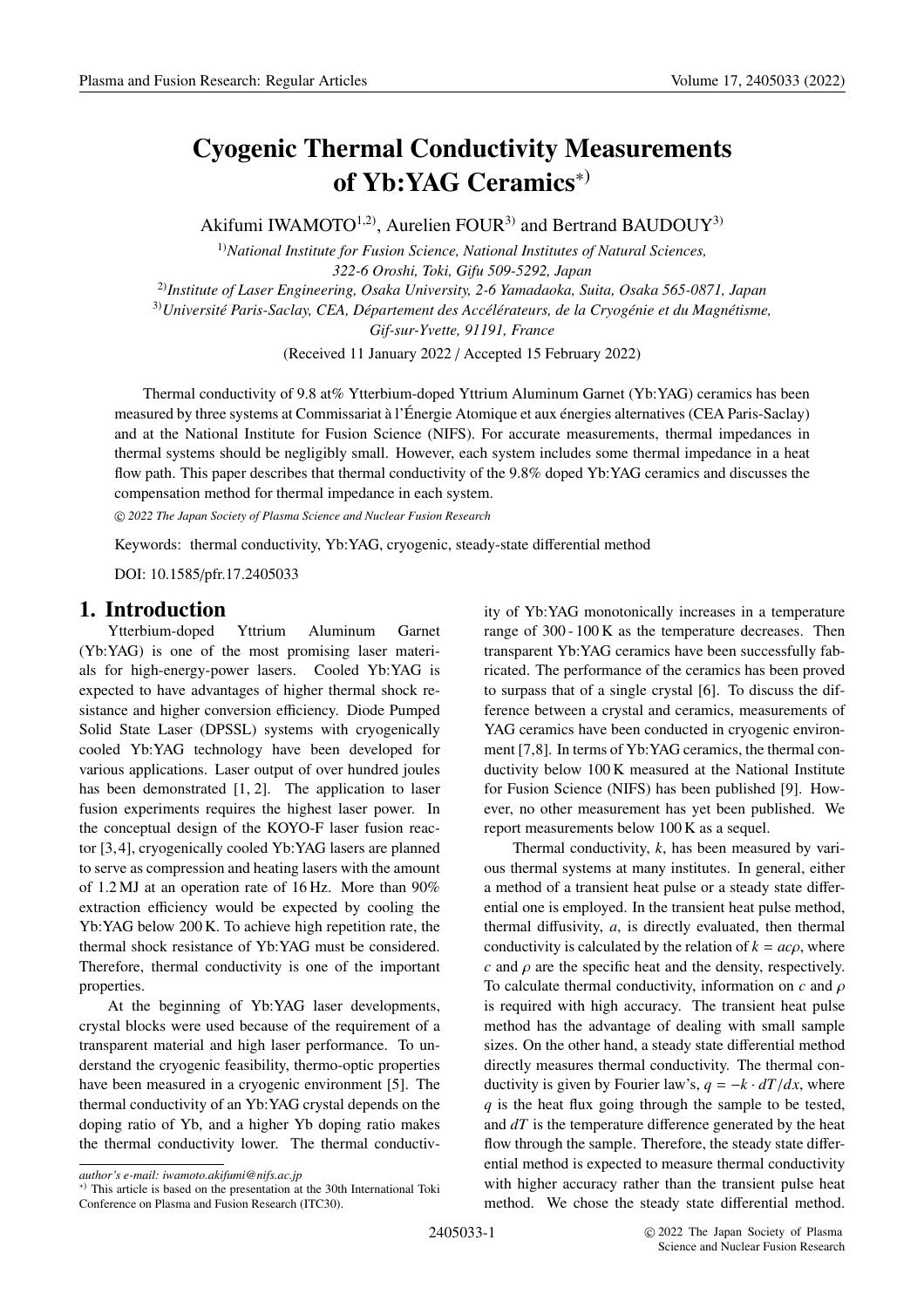In order to realize accurate thermal conductivity measurements, a high accuracy on the measurement of *dT* generated by a heat flow is essential. Therefore, any thermal impedances due to contact, grease and other non-target materials should be prevented in the *dT* measurement. However, the immoderate pursuit of accuracy makes a measurement system impractical.

Various experimental systems have been supplied for thermal conductivity measurements at cryogenic temperatures [7, 10–12]. A lot of effort has been made to minimize the uncertainty. To minimize thermal impedances along the heat flow path, the knife edge technique, which is described in reference 7, was applied to measure temperature. The knife edge of a copper (Cu) block with an embedded temperature sensor contacts the sample surface. Temperature can be measured with less uncertainty when heat leak to the temperature sensor via wires is minimized. However, the knife edge technique requires high skill to avoid thermal impedance at the interface. An easy way to attach temperature sensors on a sample was shown in reference 12. Sensors were glued on a sample surface. Heat leak to the sensors via wires must cause an incorrect temperature measurement because high thermal impedance of the glue prevents equalizing the temperature of the sensor itself with the sample surface. For easy temperature measurements, the Cu blocks embedded with temperature sensors are attached to both ends of a sample by mechanical clamps or an adhesive [10, 11]. However, the thermal system includes thermal impedances within a heat flow pass. Therefore, dedicated compensation methods for the thermal impedances must be established for the thermal system. Successful compensation for a thermal impedance caused by an adhesive has been established [11]. The thermal conductivity of 304-series stainless steel was measured. By applying the compensation method, evaluated values are consistent with those from Cryocomp (ver.3.06, Cryodata Inc.). However, thermal contract differential among a sample, an adhesive and Cu might result in the destruction of the adhesive. On the other hand, the mechanical clump technique has the advantage of holding a sample in a cryogenic environment without the thermal contract differential problem. However, the compensation method for the thermal impedance has not been established due to a complicated heat flow path.

Each experimental system must produce the same thermal conductivity curve without system dependence. Alternative experimental systems allow us to measure thermal conductivity of materials with a variety of sizes and shapes. In this study, we select three systems at Commissariat à l'Énergie Atomique et aux énergies alternatives (CEA Paris-Saclay) and NIFS. Also, the thermal conductivity of Yb:YAG ceramics was measured. Then thermal conductivity curves of Yb:YAG ceramics produced from the systems were compared. Compensation for thermal impedances was discussed.



Fig. 1 Picture of the 15 mm long 9.8 at% Yb:YAG ceramics block.

Table 1 Dimensions of the Yb:YAG blocks (mm).

| Sample Type | 10          | 15          | 20          |
|-------------|-------------|-------------|-------------|
| Length      | 10.017      | 15.018      | 20.037      |
|             | ±0.002      | $\pm 0.001$ | $\pm 0.001$ |
| Width       | 5.063       | 5.067       | 5.060       |
|             | $\pm 0.003$ | $\pm 0.001$ | $\pm 0.005$ |
| Height      | 5.016       | 5.018       | 5.013       |
|             | ±0.002      | $\pm 0.003$ | $\pm 0.002$ |

# **2. Yb:YAG Ceramics Samples**

Blocks of 9.8 at% doped Yb:YAG ceramics were prepared with three different lengths. The blocks were produced by Konoshima Chemical Co., Ltd. A picture of the 15 mm long block is represented in Fig. 1. Blocks with a  $5 \times 5$  mm<sup>2</sup> cross-section and 10 mm, 15 mm or 20 mm lengths were cut from a ceramic bulk. The dimensions of the blocks were measured with a micrometer with 0.001 mm of graduations prior to the tests and are listed in Table 1. The values of width, height and length represented in the table are an average of three points, respectively.

# **3. Thermal Systems for Thermal Conductivity Measurements**

The thermal conductivity of the blocks of Yb:YAG ceramics was measured with three different systems at CEA Paris-Saclay and at NIFS. A measurement system with a 4 K GM cryocooler is possessed by CEA Paris-Saclay, and two kinds of sample holders cooled by a 10 K GM cryocooler are available at NIFS.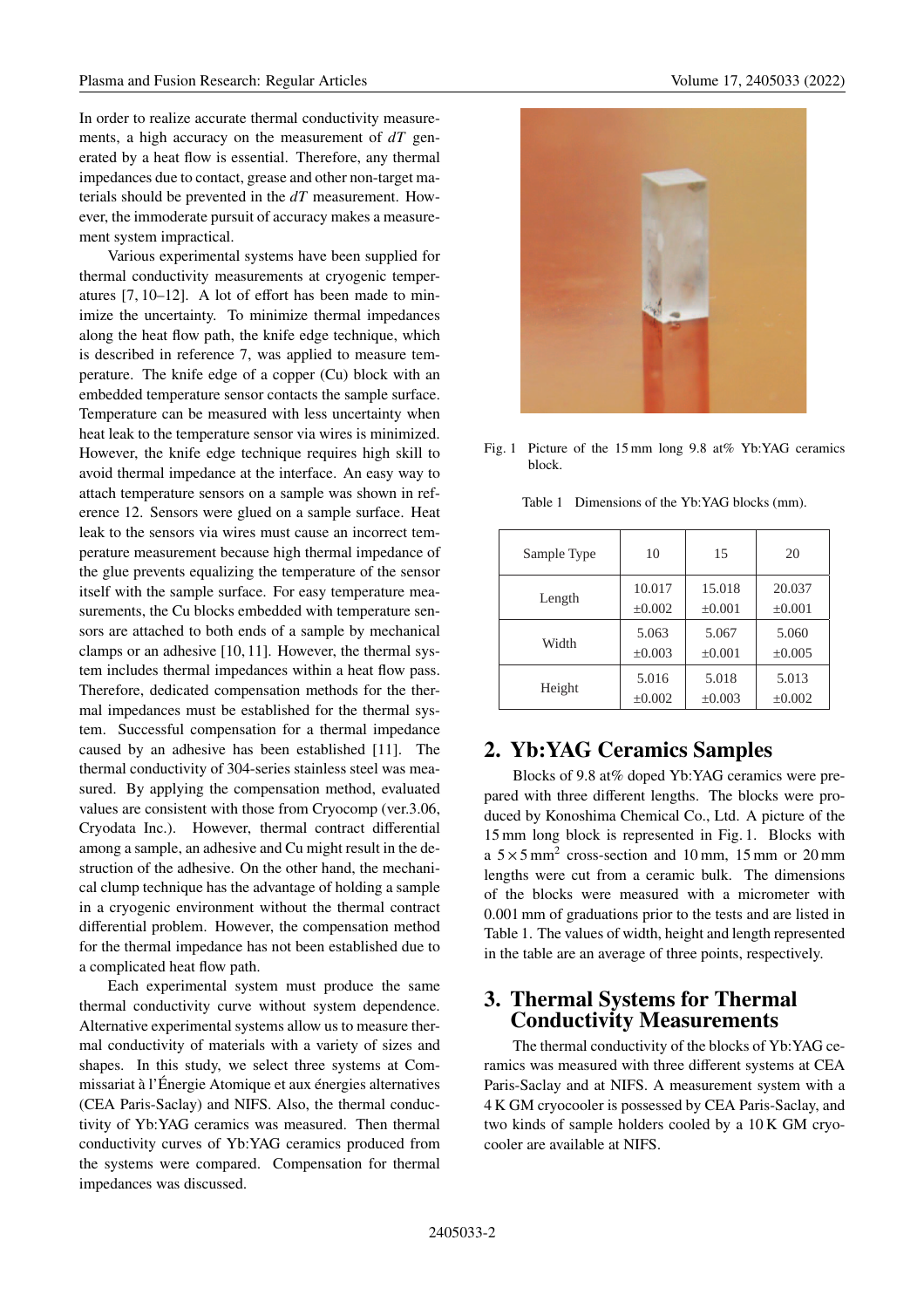#### **3.1 Method of thermal conductivity measurement**

The thermal conductivity was measured by the socalled a steady-state differential method. The dimensions in width and height of the Yb:YAG blocks were sufficiently large to consider thermal conduction one-dimensionally within these blocks (see Table 1). Then thermal radiation and convection was carefully reduced to be negligible when compared to conduction. The Fourier law was used to construct an average thermal conductivity over the temperature difference created by the heat flux. This average thermal conductivity,  $\overline{k(T)}$  is written as

$$
\overline{k(T)} = \frac{1}{T_h - T_c} \int_{T_c}^{T_h} k(T) dT = \frac{Q}{T_h - T_c} \frac{l}{S}, \qquad (1)
$$

when the cross-sectional area, *S* , is constant over the flux line between two temperatures,  $T_c$  (cold side) and  $T_h$  (hot side), separated by length *l*. *Q* is the applied heat that creates the temperature difference  $\Delta T = T_h - T_c$  over *l*. When presenting the results, the average thermal conductivity is associated with the average temperature over  $T_h$  to  $T_c$ , because it is easier to compute. This constitutes a systematic error that tends to zero when Δ*T* tends to zero. In our measurements, we have set  $Q$  to have sufficiently small  $\Delta T$  to neglect this systematic error over the entire range of measurements.

#### **3.2 Thermal conductivity measurement at CEA Paris-Saclay**

The 15 mm length Yb:YAG block was employed. Figure 2 shows the schematic of the CEA Paris-Saclay system [10]. Both ends of the block were mechanically clamped by Cu holders: Cu holder 1 and Cu holder 2, which were made of Oxygen Free Copper (OFC), and therefore, the effective length for thermal conductivity measurements became 8.63 mm. To make sure of thermal contact, vacuum grease (Rhodia Silicone Italia S.p.A.) mixed with Cu fine powder (Goodfellow Cambridge Limited), whose maximum particle size was  $50 \mu m$  was spread on the Cu surface facing the block. The volume fraction,  $V_f$  of the Cu powder was around 50% at a rough estimate.  $V_f$  was defined as the volume of Cu powder divided by the volume of vacuum grease mixed with Cu powder. The steady-state heat generated by Heater 2 flowed through the Yb:YAG ceramics block via the Cu holders. Two Cernox® sensors were embedded in the holders and measured the temperature difference between the holders. Thermal conduction via the grease charged with Cu powder and the Cu holders, resulted in an extra temperature difference. Heater 1 was attached to Cu holder 1, which was cooled by a 4.2 K Gifford-McMahon (GM) cryocooler (Sumitomo Heavy Industries, Ltd.), to control the whole temperature system. The system was covered by a thermal shield that was cooled by the second stage of the 4.2 K GM cryocooler.

Figure 3 shows the thermal system. Heater 2 generates heat which flows from Cu holder 2 to Cu holder 1 via the



Fig. 2 Schematics of the thermal measurement rig at CEA Paris-Saclay. A film heater as Heater 2 was attached to the bottom of Cu holder 2.



Fig. 3 CEA Paris-Saclay thermal system with the sample and Cu holders. *ZGrease* and *ZYb:YAG* are the thermal impedances of the grease charged with Cu powder and by the non-effective length of the Yb:YAG block, respectively. The temperature difference:  $\Delta T_{Total}$  are measured by two temperature sensors.

sample block. Cu holder 1 is connected to the cryocooler with temperature control. We could measure the temperature difference between the two holders. Therefore, thermal impedances of a part of the Yb:YAG ceramics block, *ZYb:YAG* and the grease, *ZGrease* must be considered for the evaluation of the intrinsic thermal conductivity of Yb:YAG ceramics.

#### **3.3 Thermal conductivity measurement at NIFS**

Two systems: System 1 and System 2, were employed at NIFS. The same 20 K GM cryocooler (Aisin Seiki Co., LTD.) was used. The two systems were attached to the second stage of the cryocooler.

#### **3.3.1 NIFS System 1**

The Yb:YAG ceramics blocks of 10 mm, 15 mm and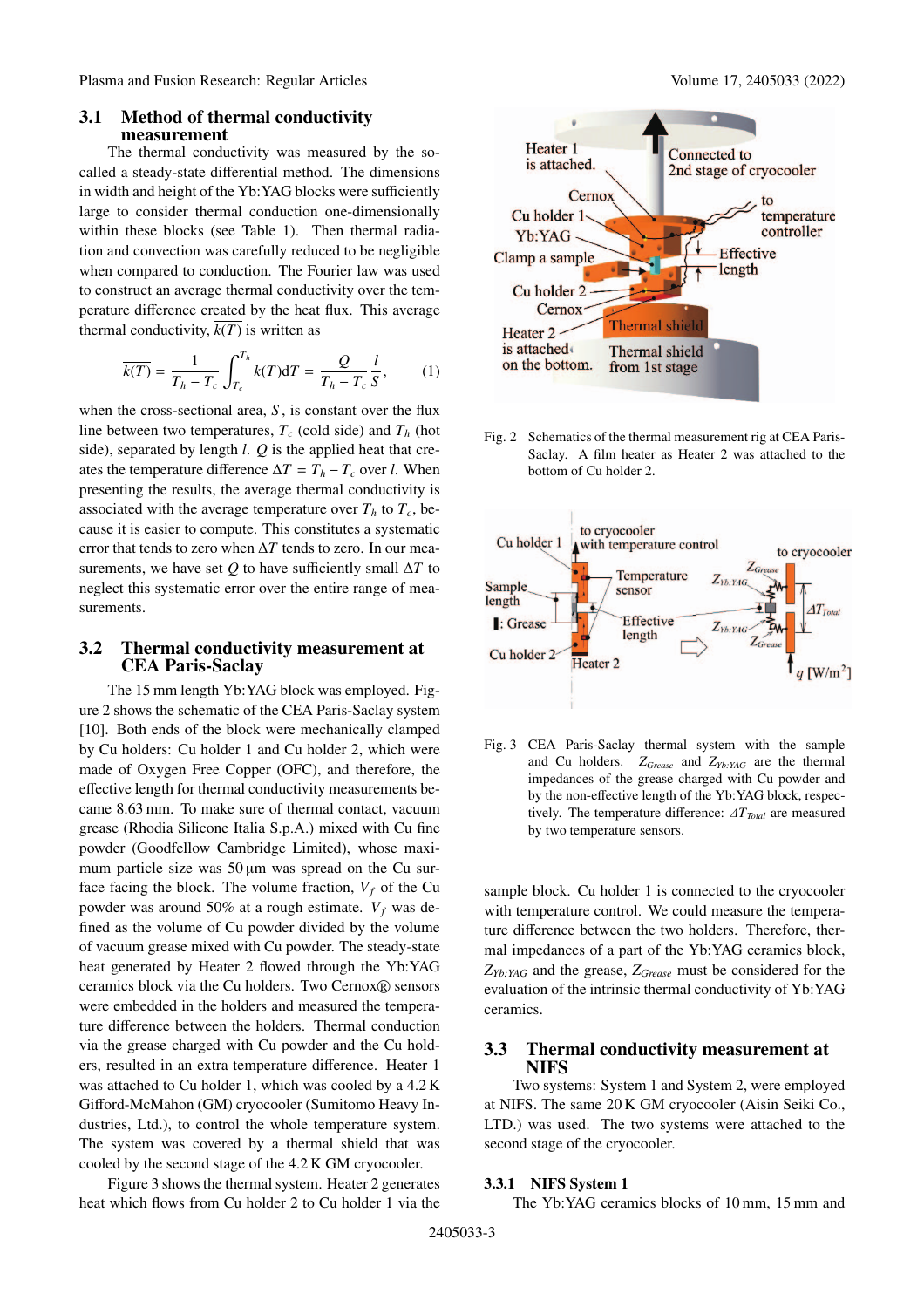

Fig. 4 NIFS System 1. A nichrome wire was used as Heater 1 and Heater 3. A film heater as Heater 2 generated a uniform heat flow through the Yb:YAG ceramics block. A base plate was placed on the second stage of the 20 K GM cryocooler (Aisin Seiki Co., LTD.).

20 mm in length were used. Figure 4 shows the schematic of System 1 [11]. To apply the information in reference 11, both ends of the Yb:YAG ceramics block were glued to Cu plates by Stycast 2850FT, and the same preparation process was employed. The thickness of the Stycast layer was controlled. In curing of the Stycast, the Cu plates were pressed on both ends of the Yb:YAG ceramics block at 39 kPa. Heater 3 controls the whole sample temperature within several mK, and Heater 2 generates the steady state heat flow through the Yb:YAG ceramics block. The temperature difference between both ends of the Yb:YAG ceramics block was measured by Temperature sensors A and B, embedded in Cu plates 1 and 2, which were made of OFC (RRR =  $80\pm20$ ), respectively. Wires to Temperature sensors A and Heater 2 were connected to a temperature controller, Model 350 (Lake Shore Cryogenics, Inc.) via a temperature controlled thermal anchor to reduce heat leak. The thermal anchor was controlled at the same temperature as Cu plate 1 by Heater 1. For this system, possible samples might be limited to glue friendly materials. To reduce the radiation from room temperature, a shield made of OFC was plated with gold.

Figure 5 shows the thermal system. The heat generated by Heater 2 flows down to Cu plate 2 via the Yb:YAG ceramics block. The temperature difference, inclusive of the thermal impedance of the Stycast 2850FT, *ZStycast*, was measured with the two Cernox® sensors. We have already established the compensation method for the thermal impedance [11]. The thermal conductivity of Yb:YAG ceramics, *kYb:YAG* and *ZStycast* are calculated as follows,



Fig. 5 Thermal system of NIFS System 1 with the Yb:YAG ceramics block and Cu plates.



Fig. 6 NIFS System 2. Thermal impedance was eliminated by the knife edge technique for temperature measurements. A base plate was placed on the second stage of the 20 K GM cryocooler (Aisin Seiki Co., LTD.).

$$
k_{Yb:YAG} = \frac{t_1 - t_2}{\frac{\Delta T_{Total\,I}}{q_1} - \frac{\Delta T_{Total\,2}}{q_2}},\tag{2}
$$

$$
Z_{Stycast} = \frac{t_1 \frac{\Delta T_{Total2}}{q_2} - t_2 \frac{\Delta T_{Total1}}{q_1}}{2 \cdot (t_1 - t_2)},
$$
(3)

where *t*, *q*,  $dT_{Total}$ ,  $dT_{Stvcast}$  and  $dT_{Yb:YAG}$  are the length of the Yb:YAG ceramics block, heat flux, the measured temperature difference with two temperature sensors, temperature differences at the Stycast layer and the Yb:YAG ceramics block, respectively. Here measurements from two samples with different thicknesses:  $t_1$  and  $t_2$  are applied. The subscripts 1 and 2 refer to any two Yb:YAG ceramics blocks. The copper plates made of OFC have much higher thermal conductivity than other materials and can be assumed to be isothermal.

#### **3.3.2 NIFS System 2**

The Yb:YAG ceramics block with a 15 mm length was used. Figure 6 shows System 2 at NIFS. Both ends of a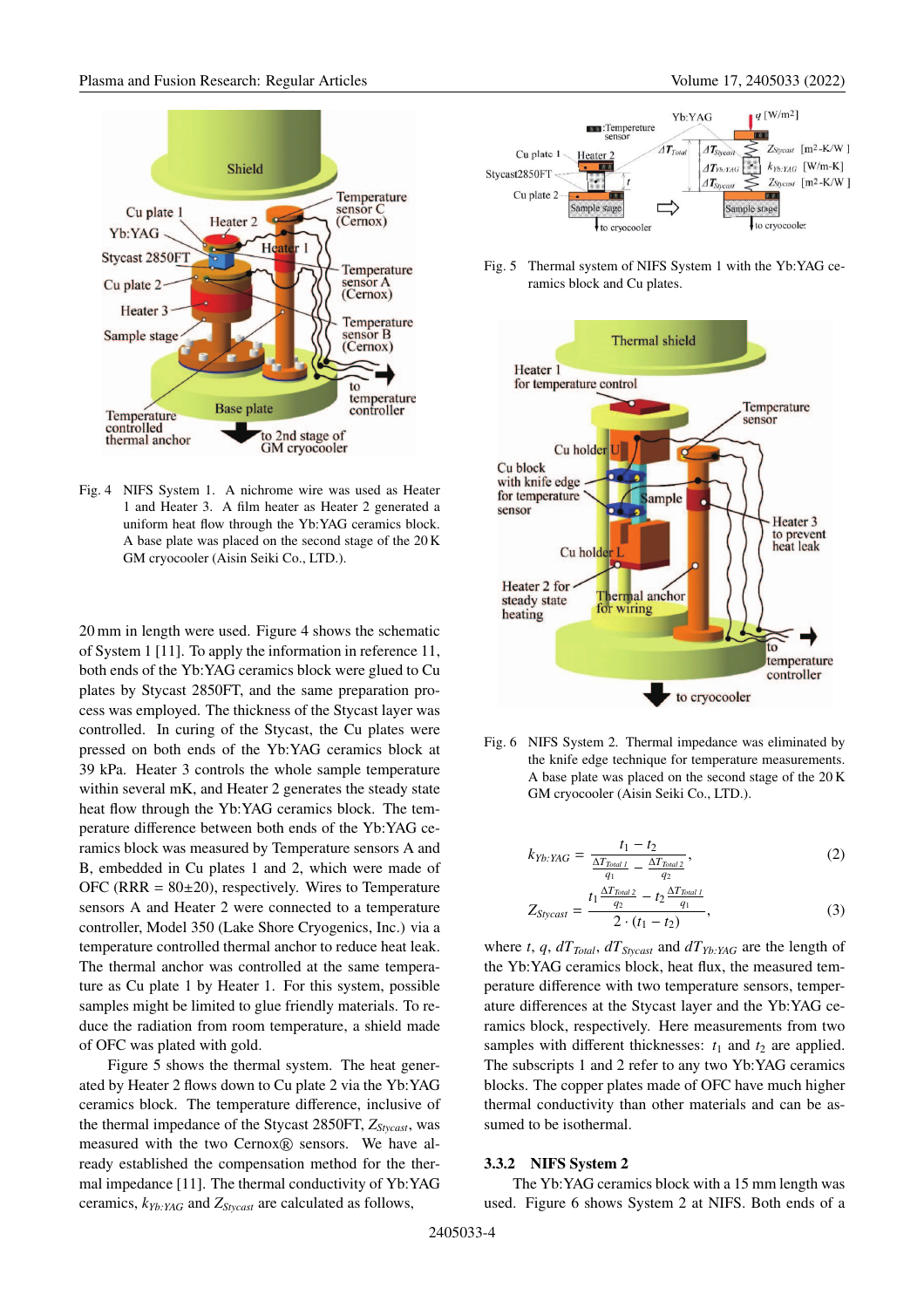

Fig. 7 Thermal system of NIFS System 2.

Yb:YAG ceramics block were pinched in Cu holders. To make a good thermal contact, Cry-Con thermal conductive grease (Lake Shore Cryogenics, Inc.) was spread on Cu surfaces. This sample holding system has the advantage of being able to hold any solid materials down to a cryogenic environment. Heater 1 controls the whole sample temperature within a few mK, and Heater 2 generates the steady-state heat flow through the Yb:YAG ceramics block. For temperature measurements, Cernox® sensors embedded in Cu blocks with a knife-edge were used. The knife-edge can realize line thermal contact with the sample surface, and therefore the distance for the temperature differential can be assigned with a small installation error. However, heat leak to the sensor via wires causes uncertainty, because the line thermal contact at the knife edge makes the temperature gap adverse. Therefore, wires to the Cu blocks were connected to a temperature controller via a temperature controlled thermal anchor. Heater 3 controlled the temperature of the thermal anchor to be the same within several mK as that of Copper holder L. To reduce the radiation from room temperature, the gold-plated shield was installed. Cu blocks and the thermal shield were made of OFC.

Figure 7 shows the thermal arrangement of System 2. The heat generated by Heater 2 at the bottom of Cu holder L flows to Cu holder U via the Yb:YAG ceramics block. According to the system configuration, no thermal impedance ideally affects the Δ*T* measurement.

# **4. Results at CEA Paris-Saclay and NIFS**

Round-robin thermal conductivity measurements of the Yb:YAG ceramics blocks were conducted at CEA Paris-Saclay and NIFS. Figure 8 shows the thermal conductivity measured at CEA Paris-Saclay and NIFS without any compensations. Error bars represent uncertainties from temperature and heat flux measurements.

Measurements down to 4.2 K were completed without any problem at CEA Paris-Saclay. A mechanical advantage was proved. The curve from CEA Paris-Saclay was lower than those from NIFS, however it looks as if the curve just shifted lower. The discrepancy might be caused by the different types of thermal impedance men-



Fig. 8 Thermal conductivity measurements of 9.8 at% Yb:YAG ceramics without any compensations. The data from NIFS System 1 have been published partially in reference [9].

tioned above. Using NIFS System 1, measurements could be conducted from 260 K down to 180.6 K, 100.6 K and 70.5 K, using the blocks of 20 mm, 15 mm and 10 mm in length, respectively. A fracture of Stycast 2850FT as the glue made cryogenic measurements impossible. The thermal contract differential among Cu, Styacast 2850FT and Yb:YAG ceramics fractured the Stycast 2850FT layer. Our apprehension on the mechanical weakness of the adhesive was proved to be true. NIFS System 2 produced the highest thermal conductivity profile, as compared to others, because no thermal impedance existed. Measurements from 250.3 K to 11.2 K succeeded. The lower temperature was limited by the cooling capacity of the cryocooler.

### **5. Discussions**

According to the experimental results, the thermal impedances must affect the accuracy. We should establish compensation methods for the thermal impedances in the systems.

#### **5.1 Compensation for the thermal impedance in NIFS System 1**

Applying equations 2 and 3, the thermal conductivity of the Yb:YAG ceramics and the thermal impedance of the Stycast 2850FT layer are calculated from measurements of the Yb:YAG blocks, 15 mm and 20 mm in length. Figures 9 and 10 show the compensated thermal conductivity of Yb:YAG ceramics and the revealed thermal impedance at the Stycast2850FT layer, respectively. The compensated thermal conductivity of the Yb:YAG ceramics well agrees with the measurements of NIFS System 2. The revealed thermal impedances of the Stycast 2850FT layer,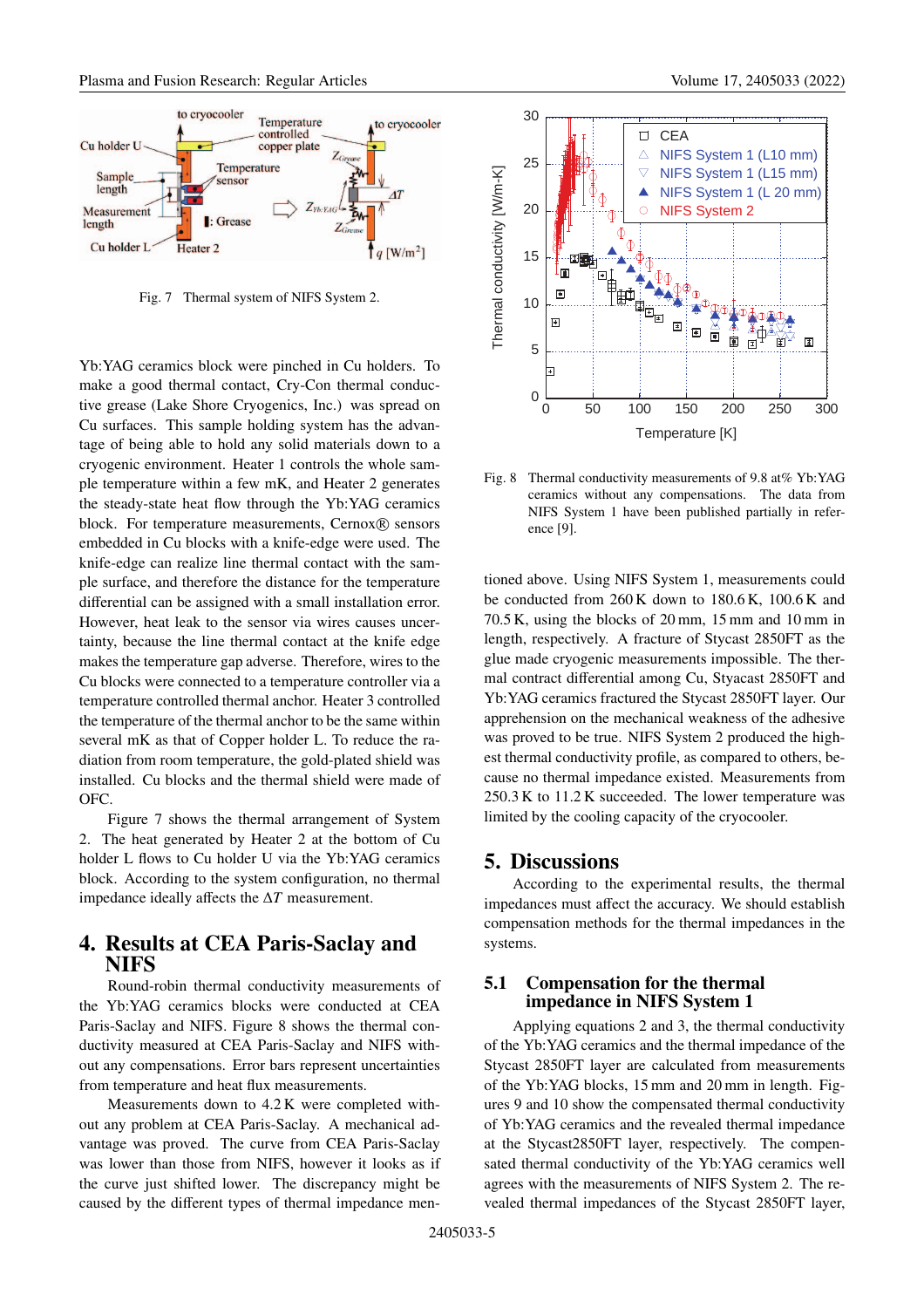

Fig. 9 Compensated thermal conductivity of 9.8 at% Yb:YAG ceramics by equation 2.



Fig. 10 Revealed thermal impedance at the Stycast 2850FT layer by equation 3.

 $\sim 0.0001$  K-m<sup>2</sup>/W, in the 100 to 260 K temperature range are consistent with those in references 11, 13 and 14. Judging from this, the intrinsic thermal conductivity of the Yb:YAG ceramics should be successfully calculated by equation 2. It means NIFS System 2 can itself evaluate the thermal conductivity of Yb:YAG ceramics.

#### **5.2 ANSYS simulation of CEA Paris-Saclay measurement**

Values of the thermal conductivity measured at CEA Paris-Saclay are lower than those at NIFS. The discrepancy must come from the thermal impedance at the layer of the mixture of Cu powder and grease in the CEA Paris-Saclay



Fig. 11 Plane symmetric 2D model of the Yb:YAG ceramics block and Cu holders in the CEA Paris-Saclay system. Effective sample length is 8.6 mm. In the CEA Paris-Saclay system, the heat which is generated by Heater 2 at the bottom of Cu holder 1 is transferred from the Cu holder to a Yb:YAG ceramics block via the mixture of Cu powder and grease and then flows through the Yb:YAG ceramics block of 15 mm apparent length. The temperature difference measured between the two Cernox $R$  sensors arises from the heat flow path.

system. Both thermal conductivities of the Cu powder and the vacuum grease have not been published in all temperature ranges. Therefore, we try to estimate the thermal conductivity of the mixture from simulation. Then we discuss the ability of the CEA Paris-Saclay system to measure thermal conductivity with high accuracy.

The ANSYS code was used to conduct the thermal analysis of the CEA Paris-Saclay system. The Yb:YAG ceramics block, the Cu holders and the layers of grease charged with Cu powder were modeled. A two dimensional (2D) model of the CEA Paris-Saclay system is shown in Fig. 11. The temperature difference between the Cu holders, which includes temperature drops at the grease layers and at both redundant ends of the Yb:YAG ceramics block, was measured by two Cernox® sensors. We have the measured values on the temperature difference by two  $Cernox(R)$  sensors and on the heat flux through the Yb:YAG ceramics block. We assume that the Cu holders made of OFC had uniform temperature. The thermal conductivity of the Yb:YAG ceramics block measured by NIFS System 2 was used in the model. The thermal conductivity of the mixture of Cu powder and grease is unknown. Heat applied in the experiment was assigned to the heater. While varying the thermal conductivity of the mixture of Cu powder and grease, the temperature difference between Cu holder 1 and 2 were calculated. We found the thermal conductivity of the mixture of Cu powder and grease to be that the temperature difference converged into a measured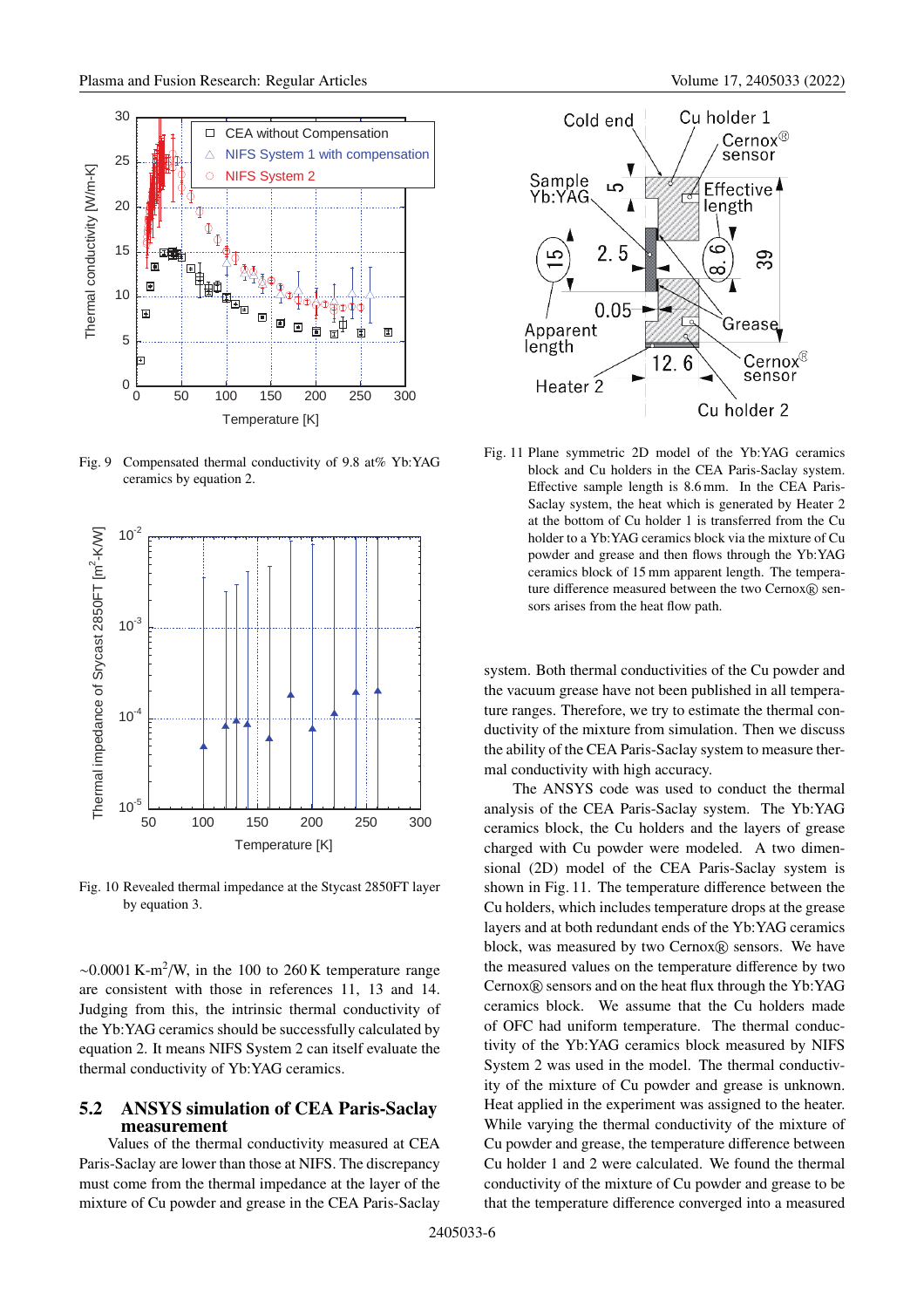

Fig. 12 Example of ANSYS calculation to extract thermal conductivity of the grease. The thermal conductivity of the composite grease is assumed to be 0.775 W/m.K.



Fig. 13 Thermal conductivity of the mixture of Cu powder and grease estimated by ANSYS calculations.

value by iteration. Eventually the thermal conductivity of the mixture of Cu powder and grease was obtained.

A temperature profile predicted by an ANSYS calculation is represented in Fig. 12. Conditions for the calculation from a measurement are as follows:

- 1. Temperature of Cu holder 1 was controlled at 120.088 K;
- 2. Heat of 3.47 mW was applied by Heater 2;
- 3. Temperature difference of 0.136 K was measured by two Cernox® sensors.

To reproduce the experiment, the thermal conductivity of the mixture of Cu powder and grease must be 0.775 W/m-K. Figure 13 shows the thermal conductivities of the mixture of Cu powder and grease estimated by ANSYS calculations. It seems that the thermal conductivity gradually increases from 250 to 40 K and then rapidly decreases as the temperature lowers. On the assumption that the mixture of Cu powder and grease is a composite material, the thermal conductivity should monotonically decrease as temperature decreases, according to reference 15. Our estimation is inconsistent with the experimental results of reference 15. Taking the inflection point at around 40 K into consideration, a substantial amount of Cu particles in the mixture must directly contact both surfaces of the Cu holder and Yb:YAG ceramics block. Measurement of the thermal conductivity of the mixture of Cu powder and grease is a hard task, because the mixture of Cu powder and grease is not solid. By using a block of a standard material such as stainless steel, instead of the Yb:YAG ceramics, the estimate by ANSYS calculations might clarify the thermal conductivity of the mixture of Cu powder and grease with high accuracy.

On the other hand, the mixture of Cu powder and grease can be assumed to be a composite material. According to reference 15, the thermal conductivity of epoxyresin/metal-powder composite materials above 20 K can be calculated by

$$
K_c = K_m \cdot \frac{(A - 2V_f + 0.409BV_f^{7/3} - 2.133CV_f^{10/3})}{(A + V_f + 0.409BV_f^{7/3} - 0.906CV_f^{10/3})},\tag{4}
$$

with  $A = (2 + K_d)/(1 - K_d)$ ,  $B = (6 + 3K_d)/(4 + 3K_d)$ ,  $C = (3 - 3K_d)/(4 + 3K_d)$  and  $K_d = K_f/K_m$ .  $K_c$ ,  $K_m$  and  $K_f$  are the thermal conductivities of the composite, matrix and filler, respectively.  $V_f$  is defined as the volume of filler divided by the volume of the composite. Instead of epoxy-resin and metal-powder, the vacuum grease and Cu powder are assumed to be matrix and filler, respectively, in the equation. We apply values of thermal conductivity: 350 W/m-K from Cryocomp (ver.3.06, Cryodata Inc.) and 0.2 W/m-K [16] of Cu and the Lakeshore vacuum grease at 300 K, respectively. We assume that the vacuum greases from LakeSore Cryogenics Inc. and Rhodia Silicone Italia S.p.A. have the same thermal conductivity. We calculate the thermal conductivity of a vacuum-grease/Cu-powder composite material with  $V_f$  of 40%, 45%, and 50%, which results in 0.674 W/m-K, 0.795 W/m-K, and 1.03 W/m-K, respectively. The calculated values are represented in Fig. 13 and are comparable to the estimate from the AN-SYS calculations. According to the estimate,  $V_f$  of the mixture used in the experiment might be 40 - 45%. Thus, the ANSYS calculation can reproduce the temperature profile along the effective Yb:YAG length and can evaluate the intrinsic thermal conductivity of the Yb:YAG ceramics block, if we have all information on materials and measurements. However, the dependence of the thermal conductivity of the vacuum grease on temperature has not been published. Therefore, we cannot evaluate the thermal con